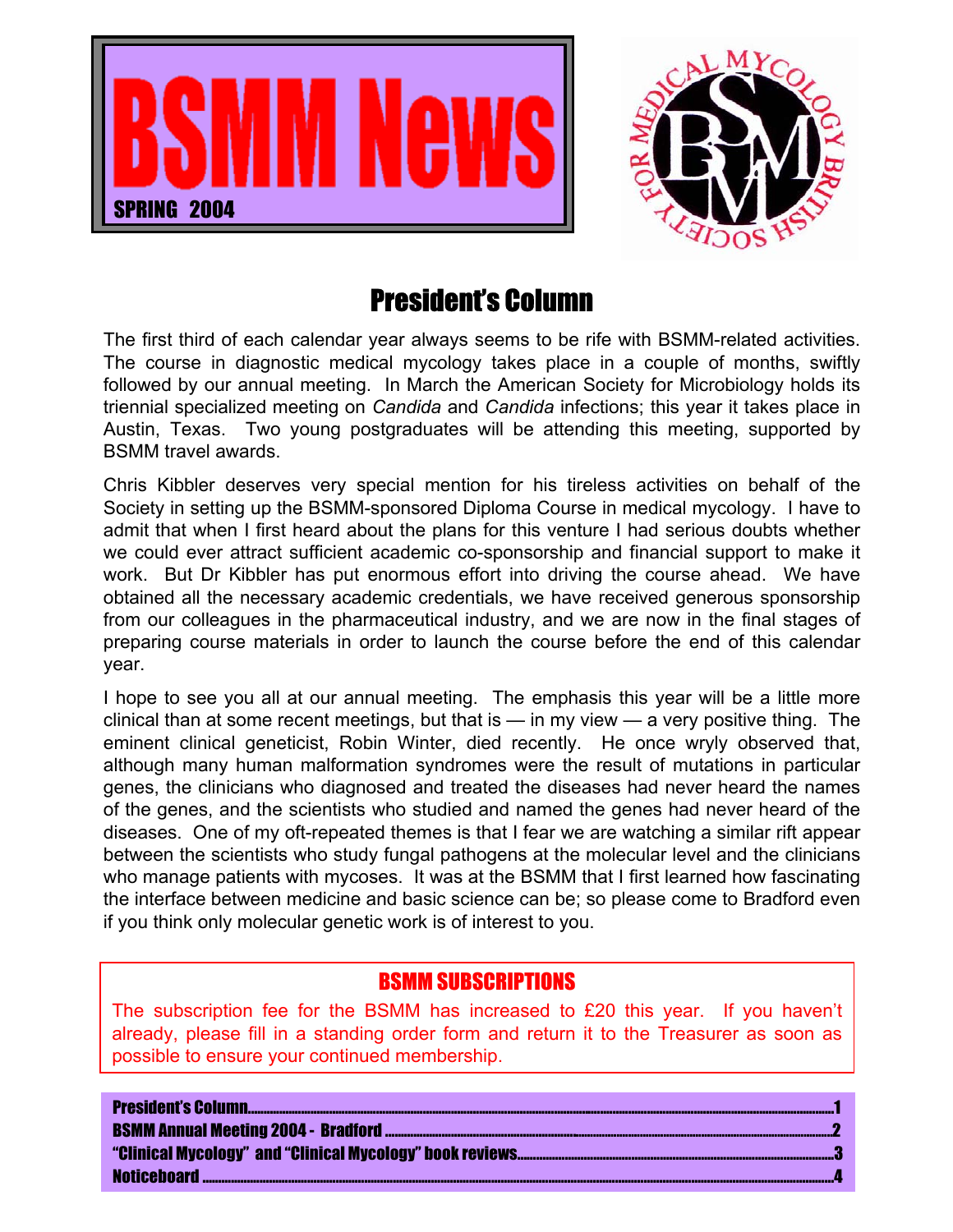Certainly, our Foundation Lecturer, Jack Bennett, is one of the biggest stars among clinical mycologists, and we should be grateful that he is prepared to travel to the UK just to talk at our meeting. We are also blessed with a talk from a second US clinical mycologist of great renown, John R. Graybill. Our other eminent speakers will include Geraldine Butler, Gordon Brown, Jean-Paul Latgé, John Rex and Tom Rogers. It is shaping up to be a great occasion, with Bradford offering its own special brand of culture and hospitality to give us a fine social experience as well.

Do check on the BSMM website (www.bsmm.org) for updated news of the Society's activities.

**Frank Odds**

# BSMM Annual Meeting 2004 - **Bradford**

The 2004 Annual Scientific Meeting of the BSMM will be in Bradford University, on the 18th-20th April (the weekend after Easter). The meeting will be on the University Campus, which is near the centre of Bradford, next to the Photographic Museum. On Sunday evening there will be a curry at Omar Khan's, along with registration. The Scientific sessions will start at 9.15 on Monday and run through to noon on Tuesday. Dinner and songs will be in the Richmond Building on Monday evening.

We have excellent invited speakers centred on the theme of interaction between fungi and the host. Thus the sessions will be focussed on The Clinic, The Host and The Fungus. There will be plenty of scope for offered papers (and space for posters). We are fortunate to have Jack Bennett from NIH, Bethesda as Foundation Lecturer.

A range of accommodation will be available, for as little as £15-20 per night

(book early!) as well as some more comfortable facilities.

For those who think Bradford is a grim northern town, it does have it's share of old mills, some of which are amazing buildings. The history of the woollen trade still has echoes now – soon after arriving in Bradford I saw my first case of cutaneous anthrax. The city centre includes the National Museum of Photography, Film and Television. To the north is the Victorian model industrial village of Saltaire, complete with the Hockney Gallery. There is plenty else to do, including visiting the Alhambra theatre and eating…. Countryside is near by, and you can walk on Ilkley Moor or in the steps of the Brontes.

Leeds-Bradford Airport (www.lbia.co.uk) is close by, and there are train & bus stations in the very centre of the city.

The program and registration forms are enclosed with the newsletter and can also be downloaded from the BSMM website.

http://www.visitbradford.com/index.asp

http://www.bradford.gov.uk

http://www.brad.ac.uk/external

Further information can be obtained from

Dr Paul McWhinney (local organiser),

Infection & Tropical Medicine, Bradford Royal Infirmary, Bradford, BD9 6RJ. Tel, 01274 382248. Fax, 01274382385

Paul.mcwhinney@bradfordhospitals.nhs.uk

Secretary, Judith Platt,

Judith.platt@bradfordhospitals.nhs.uk

Meetings Secretary, Dr Elaine Bignell,

E.bignell@imperial.ac.uk

#### **Paul McWhinney**

2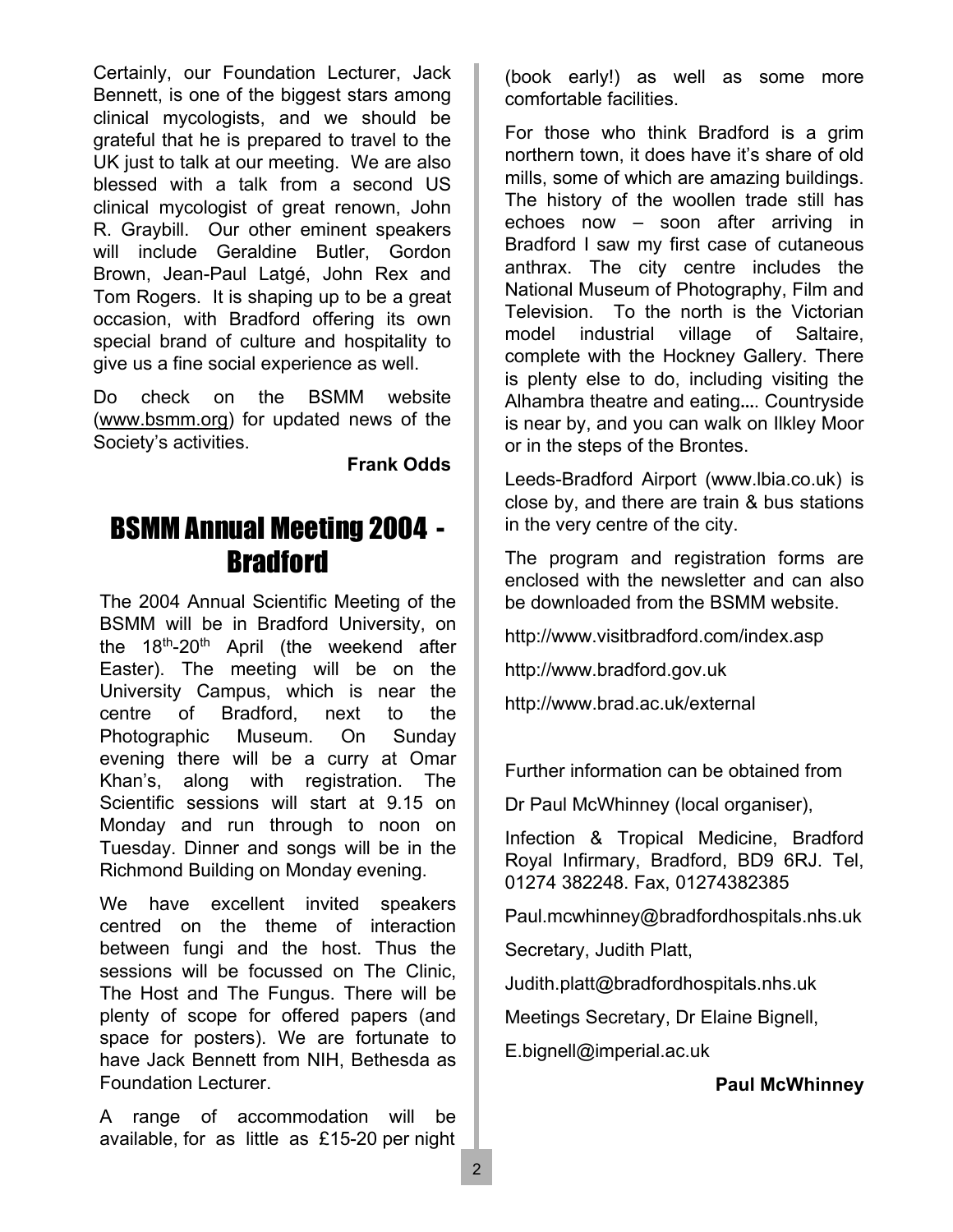### "CLINICAL MYCOLOGY" AND "CLINICAL MYCOLOGY" !!

Clinical mycology textbooks don't get published very often, and yet in the last year we have seen 2 new books published. One, edited by Dismukes, Pappas and Sobel is published by Oxford University Press, and the other, edited by Anaissie, McGinnis and Pfaller is published by Churchill Livingstone. Both books are around £100 and seem to aim at similar markets, covering fungi and the diseases that they cause and then looking at infections in specific populations.

So what differences are there and which is the best book to buy?

"Clinical Mycology" (Anaissie *et al.)* is split into 4 sections, with the first one containing introductory chapters on epidemiology, pathogenesis, immunology, histopathology, radiology and antifungal therapy. The chapter on radiology, at 50 pages is particularly comprehensive and is well illustrated throughout with pictures. The second section contains the information about the fungi and this is perhaps the weakest section of the book. Although most fungi are covered, the detail in each chapter is limited. For example, the endemic mycoses are all covered in a single chapter. The third section of the book covers clinical syndromes and organ systems. This is a useful section, providing information about all the fungi likely to affect a particular group of patients or system in the body. However, it also means that there is significant duplication throughout the book. Endemic mycoses, for example, are covered in a chapter in the second section, then again in 7 of the 12 chapters in section 3. The final section has two chapters on "Geographic, Travel and Occupational Fungal Infections" and "Mycotoxins and Human Disease".

Endemic mycoses feature again in this section.

So what of "Clinical Mycology" (Dismukes *et al*.) ? This book is split into 8 parts. The first part contains chapters on lab aspects of mycology and epidemiology of fungal infections. Part 2 contains 8 chapters on each of the major groups of antifungal agents. These chapters are very comprehensive and extensively referenced. They cover all the major drugs and give not only modes of action, pharmacokinetic data, safety and efficacy data as well as information about the drug indications. The next 5 parts (18 chapters) cover the diseases caused by yeasts, moulds, dimorphic fungi, then infections of skin and subcutaneous tissue and miscellaneous fungi. Each chapter looks at the causative organisms and then moves on to detail the pathogenesis, manifestations of disease, diagnosis and treatment. The last part of the book covers infections in special populations, including neutropenic patients, blood or marrow transplant recipients, solid organ transplant recipients and AIDS patients. As with the other book, this introduces some duplication of material.

So which is the most useful book? It depends on how you approach using the book. If you want to know about, for example, histoplasmosis, then the book by Dismukes *et al*. has all the information in one chapter, whereas the book by Anaissie *et al*. requires you to jump between sections. If, however, you want to know about infections of bones and joints, then you can refer straight to a chapter in Anaissie *et al.* As a clinician, I suspect the book by Anaissie *et* al will be most useful, but as a mycologist, I find the book by Dismukes *et al*. the most useful – so it's a shame I bought the one by Anaissie!